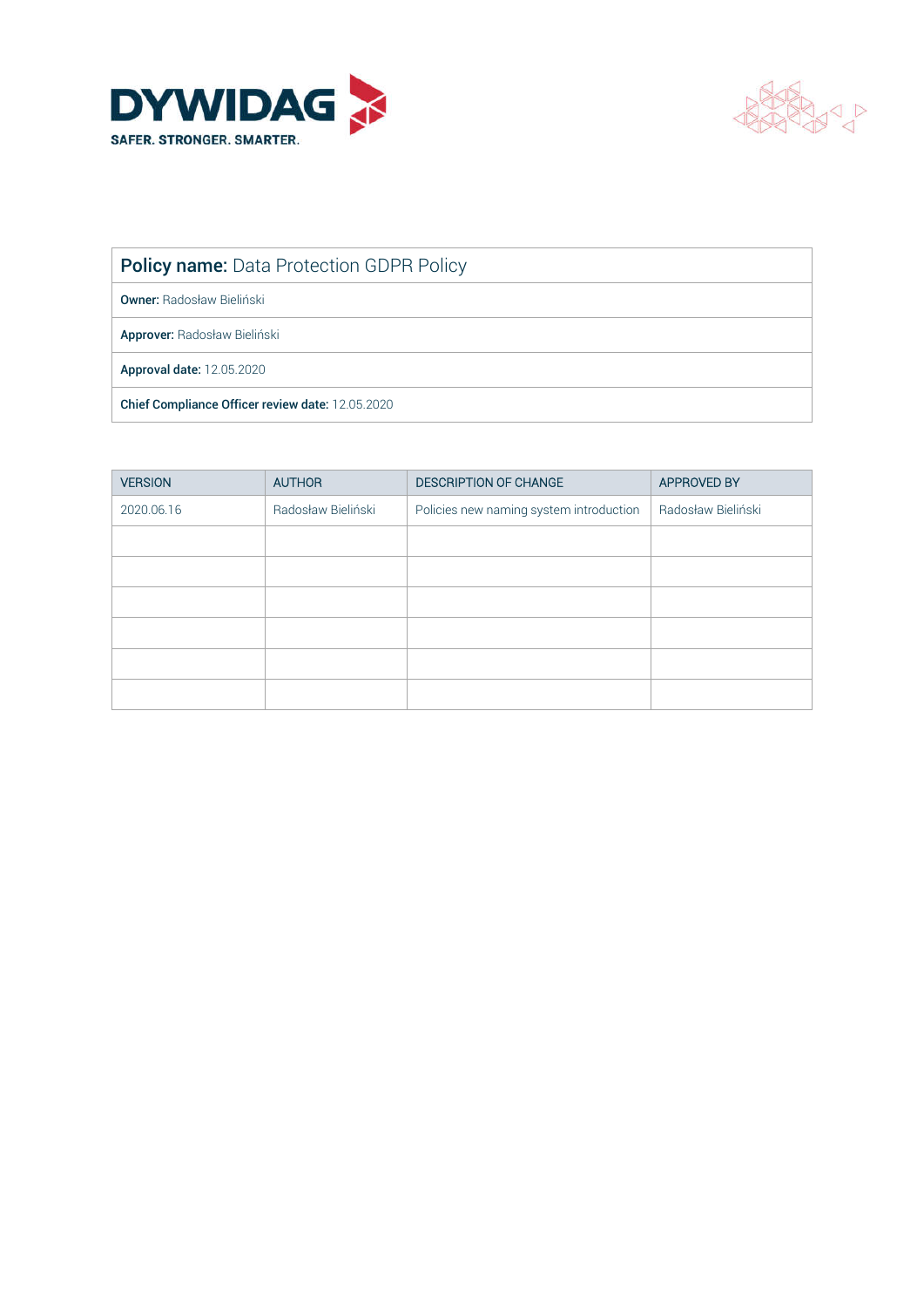



### Contents

| 1.  |  |
|-----|--|
| 2.  |  |
| 3.  |  |
| 4.  |  |
| 4.1 |  |
| 4.2 |  |
| 4.3 |  |
| 4.4 |  |
| 4.5 |  |
| 4.6 |  |
| 4.7 |  |
| 4.8 |  |
| 4.9 |  |
| 5.  |  |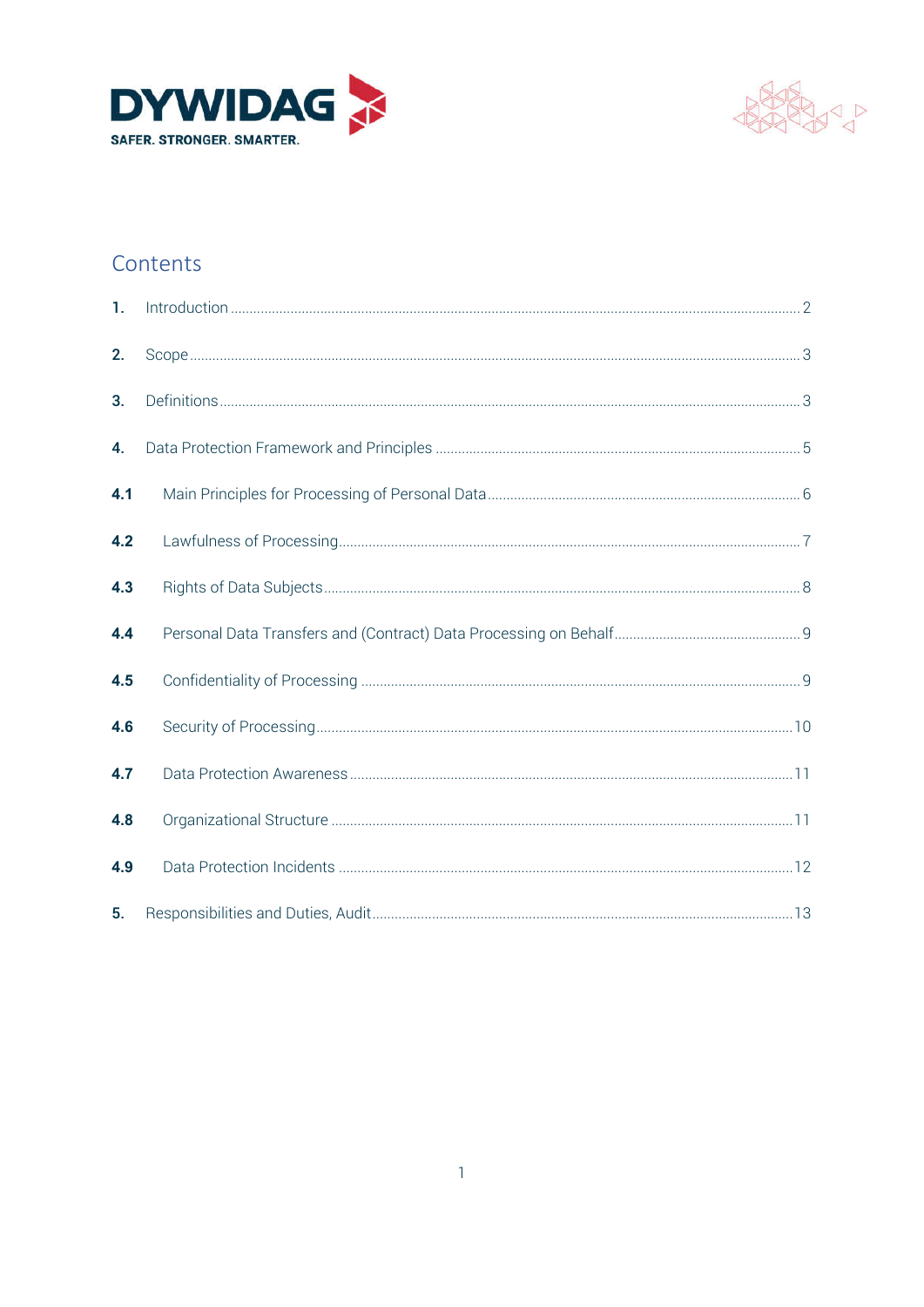



# 1. Introduction

Privacy is a fundamental right and its protection is important to our organization. DYWIDAG, as a global group, is therefore committed to comply with all the laws, rules and regulations related to Data Protection that its affiliates are governed by including, but not limited to, the General Data Protection Regulation ("GDPR").

DYWIDAG collects, stores and processes personal data relating to divers Data Subjects, such as its employees, job applicants, customers, suppliers and other third parties. The correct and lawful treatment of personal data shall be maintained with confidence and following the reputation of the DYWIDAG Group as a socially responsible business partner and employer.

This policy set out the requirements all those in scope must adhere and comprises the internationally accepted data privacy principles. Such requirements apply to all DYWIDAG's affiliates, its employees, contractors, temporary employees, and agency workers – including anyone we collaborate with or acts on our behalf and may need occasional access to data. The policy covers all processing activities involving personal data and will help you to recognize what may be personal data, as well as your rights and obligations with respect to such data.

DYWIDAG's Data Protection Policy either supplements the national data privacy laws or is applicable in the absence of national legislation. DYWIDAG's affiliates to which this policy does not directly apply due to existing governance rules (e.g. joint ventures) must implement their own policies and procedures based on their national legislation and requirements.

An infringement of relevant data privacy laws may cause enormous damage to DYWIDAG in the form of loss of reputation, severe fines and affect the trust of customers, employees, and the public as well as all other stakeholders. Therefore, we rely on you to follow the requirements set forth in this Policy.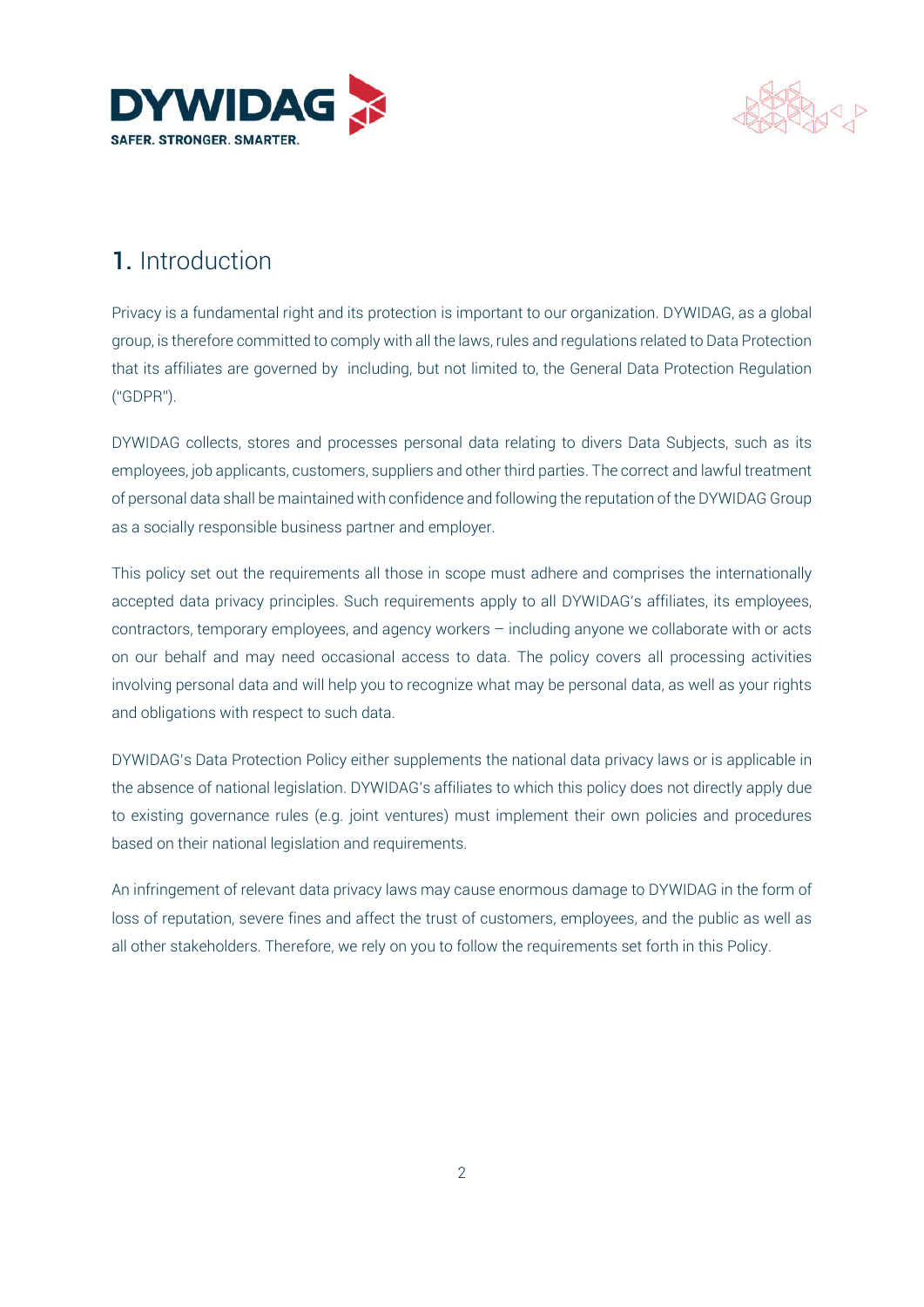



# 2. Scope

The scope of this Policy covers:

- all processing activities involving personal and sensitive personal data where DYWIDAG acts as the Data Controller, including personal data in physical form stored in a relevant filling system
- all Employees, Contractors, Third Parties, Processors, or others who process Personal or Sensitive personal Data on behalf of the DYWIDAG Group
- all geographic territories, including Third Countries outside the European Union (EU). All DYWIDAG affiliates and its employees must process personal data with due diligence and in compliance with the statutory requirements and this policy.

In particular, for Entities and data processing activities that are subject to the GDPR, additional local guidelines and procedures are essential and must be developed and set up by local management or an appointed delegate for the compliance with the rules that have been enforced since May 2018 in addition to possible national law. Additional local policies and guidelines must also be developed by affiliates operating outside the European Union if this is necessary for compliance with their national legislation and data protection laws. DYWIDAG affiliates that have no national data protection laws must adopt and apply this policy.

If relevant national laws conflicts or has stricter requirements, they may override this policy. It is responsibility of the Entity's local Management to monitor the national data protection legislation and its development or amendments. In case amendments of national legislation conflict with this policy, this must be reported to Chief Compliance Officer.

# 3. Definitions

- "Personal data": any information relating to an identified or identifiable natural person, the socalled "data subject"
- "Data subject": an identifiable natural person is one who can be identified, directly or indirectly, in particular by reference to an identifier such as a name, an address, an identification number, any kind of location data, an online identifier or to one or more factors specific to the physical,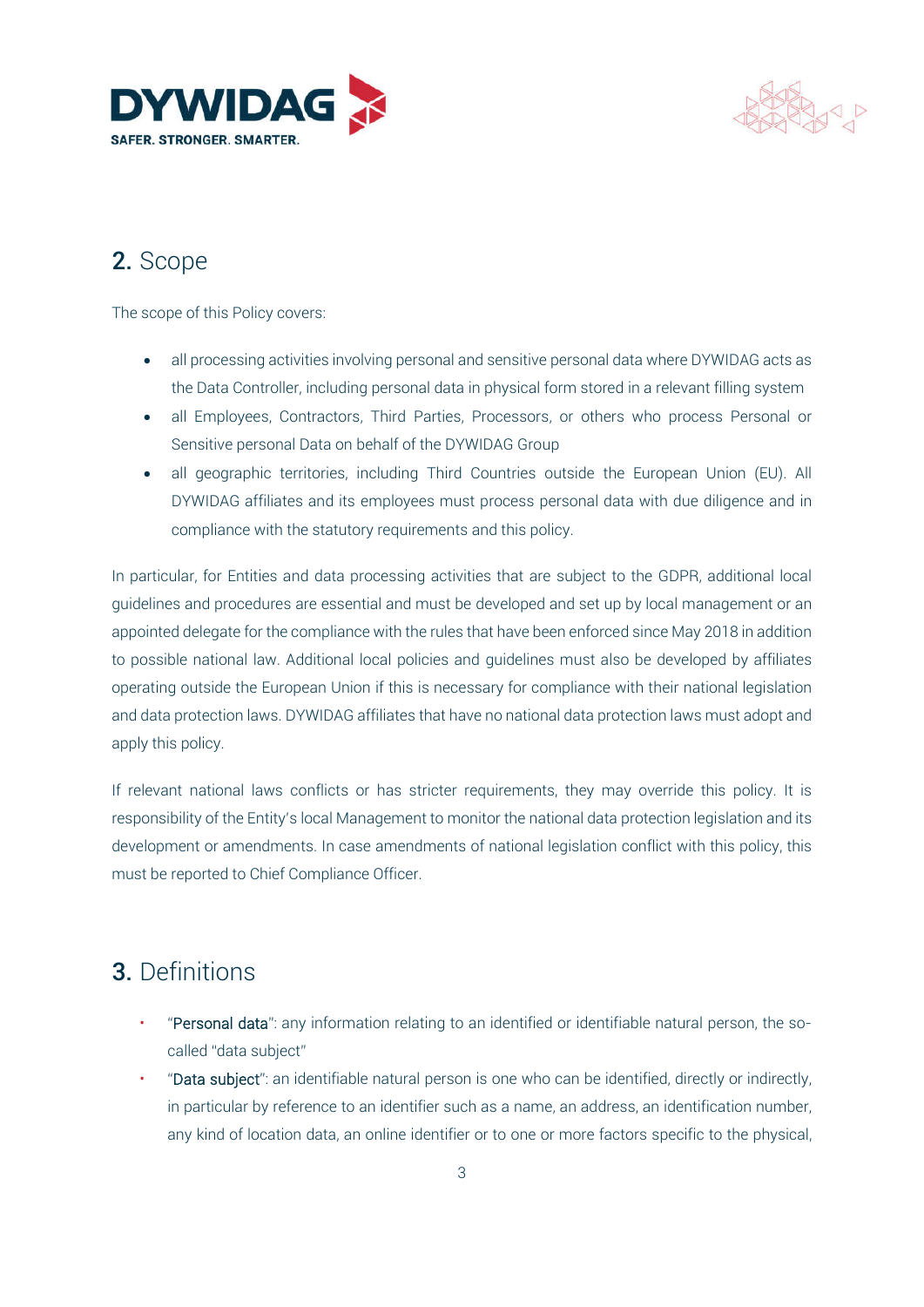



physiological, genetic, mental, economic, cultural or social identity of that natural person. Information about a person's racial or ethnic origin, political opinions, religious or similar beliefs, trade union membership, physical or mental health or condition, health and sexual life, criminal allegations or offences are considered sensitive and belong to special categories of personal data. Under national law, further data categories can be considered highly sensitive or the content of the data categories can be filled out differently.

Anonymized data and data not related to a natural person (e.g. company data such as company names and addresses) are not subject to this policy

- "Processing": of personal data means any operation or set of operations which is performed on personal data or on sets of personal data, whether or not by automated means, such as collection, recording, organisation, structuring, storage, adaptation or alteration, retrieval, consultation, use, disclosure by transmission, dissemination or otherwise making available, alignment or combination, restriction, erasure or destruction
- A "data controller": is "a natural or legal person, public authority, agency, or other body which, alone or jointly with others, determines the purposes and means of processing of personal data"
- "Data processors": process personal data on behalf of a data controller (e.g. payroll agency hired for payroll accounting by DYWIDAG, who is the data controller)
- "Security breach": is any incident that results in unauthorized access of data, applications, services, networks and/or devices by passing their underlying security mechanisms. A security breach occurs when an individual or an application illegitimately enters a private, confidential, or unauthorized logical IT perimeter. A security breach is also known as a security violation and potentially ends up in a personal data breach
- "Data breach": is a security breach leading to the accidental or unlawful destruction, loss, alteration, unauthorised disclosure of, or access to, personal data transmitted, stored or otherwise processed, in electronic or printed form, that results in the potential compromise of the confidentiality or integrity of the data
- "Third Party" means a natural or legal person, public authority, agency, or body other than the data subject, controller, processor and persons who, under the direct authority of the controller or processor, are authorised to process personal data.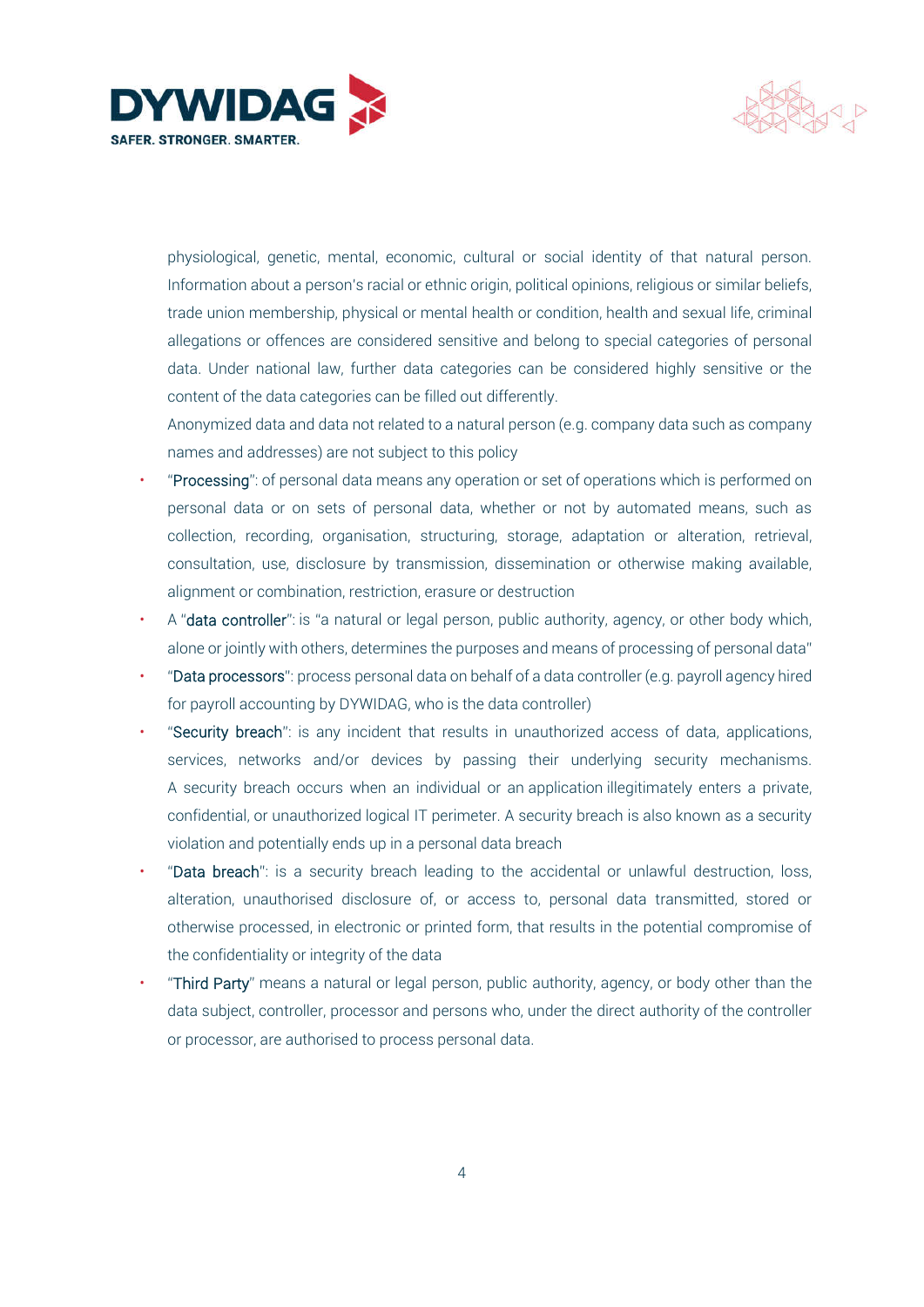



# 4. Data Protection Framework and Principles

This section describes the basic framework and principles, defines the minimum standards and requirements of our data protection organization and is a guideline for ensuring, monitoring, and maintaining an adequate level of personal data security. Within the DYWIDAG organization, personal information is collected in a transparent way and only with the full cooperation and knowledge of interested parties. Once personal data have been collected, the following principles shall be applied:

Personal data and all processing activities will be

- recorded accurately and kept up to date
- collected for specified, explicit and legitimate purposes only
- retained only for as long as necessary and according to statutory retention period requirements
- processed fairly and lawfully
- protected against any unauthorized or illegal access and misuse by internal or external parties
- adequate, relevant, and limited to what is necessary.

#### They will not be:

- communicated internally without a purpose
- transferred to organizations (and affiliates), states or countries that do not have adequate data protection policies and regulations.

In addition to ways of handling the data, each entity in the DYWIDAG Group has direct obligations towards individuals to whom the data belongs. Specifically, on their request, we must inform a) which of their data is processed, b) how we process such data and c) who has access to the information.

#### We must also

- have provisions in cases of lost, corrupted or compromised data
- allow individuals to request that we modify, erase, reduce or correct data contained in our databases.

For ensuring an adequate level of personal data protection we are committed to:

Restrict and monitor access to personal data, specially to sensitive personal data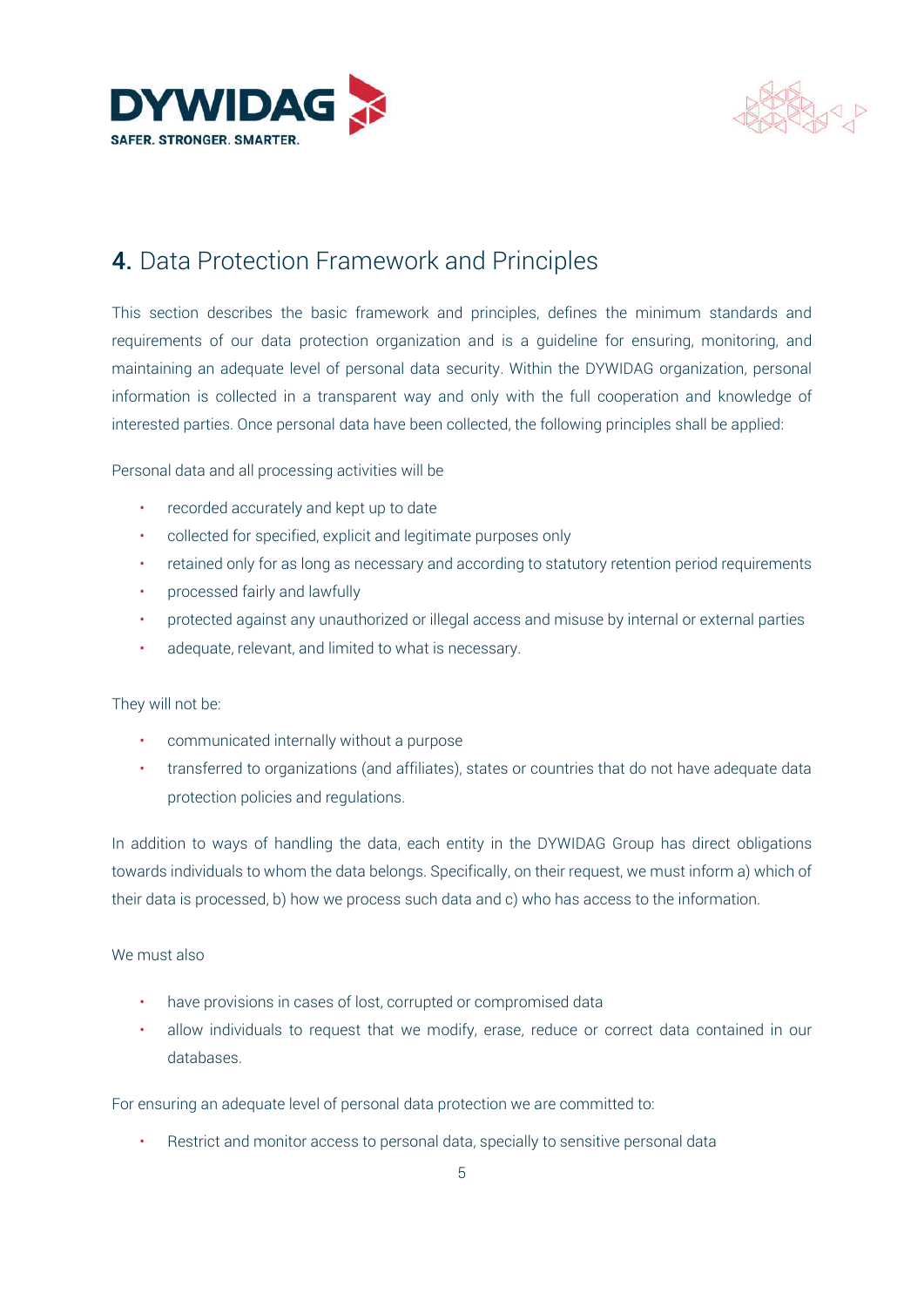



- Develop transparent data collection procedures
- Train employees in online privacy and security measures
- Build secure networks to protect online data from cyberattacks
- Establish clear procedures for reporting privacy breaches or data misuse
- Include contract clauses whenever considered as necessary or communicate statements on how we handle data
- Establish data protection best practices (access controls to buildings, offices and IT systems, document shredding, secure locks, devices and data encryption, frequent backups, access authorization, disaster recovery plans etc.)

Those principles are further described in the below sections of this policy.

#### 4.1 Main Principles for Processing of Personal Data

When processing personal data, the following enforceable principles apply:

- Fairness, lawfulness, and transparency: personal data may only be collected and processed for specified, explicit and legitimate purposes in a fair and transparent manner and in compliance with the applicable law. The data subject must be informed of how his/her data is being handled. In general, personal data must be collected directly from the individual concerned. When the data is collected, the data subject must either be aware of, or informed of a) the identity of the data controller b) the purpose of data processing and c) third parties or categories of third parties to whom the data might be transmitted
- Purpose limitation: personal data may only be collected and processed for the purpose that was defined before the collection, limited to what is necessary in relation to the purposes for which they are processed and may not be further processed in a way incompatible with those purposes
- Data Minimisation: personal data must be restricted to the adequate, necessary, and relevant extent to achieve the purpose for its processing. Personal data must not be collected in advance and stored for potential future purposes unless the Data Subject has given consent or is required or permitted by national law
- Accuracy: Personal data on file must be correct, complete, and  $-$  if necessary  $-$  kept up to date. Suitable steps must be taken to ensure that inaccurate or incomplete data are deleted, corrected, supplemented, or updated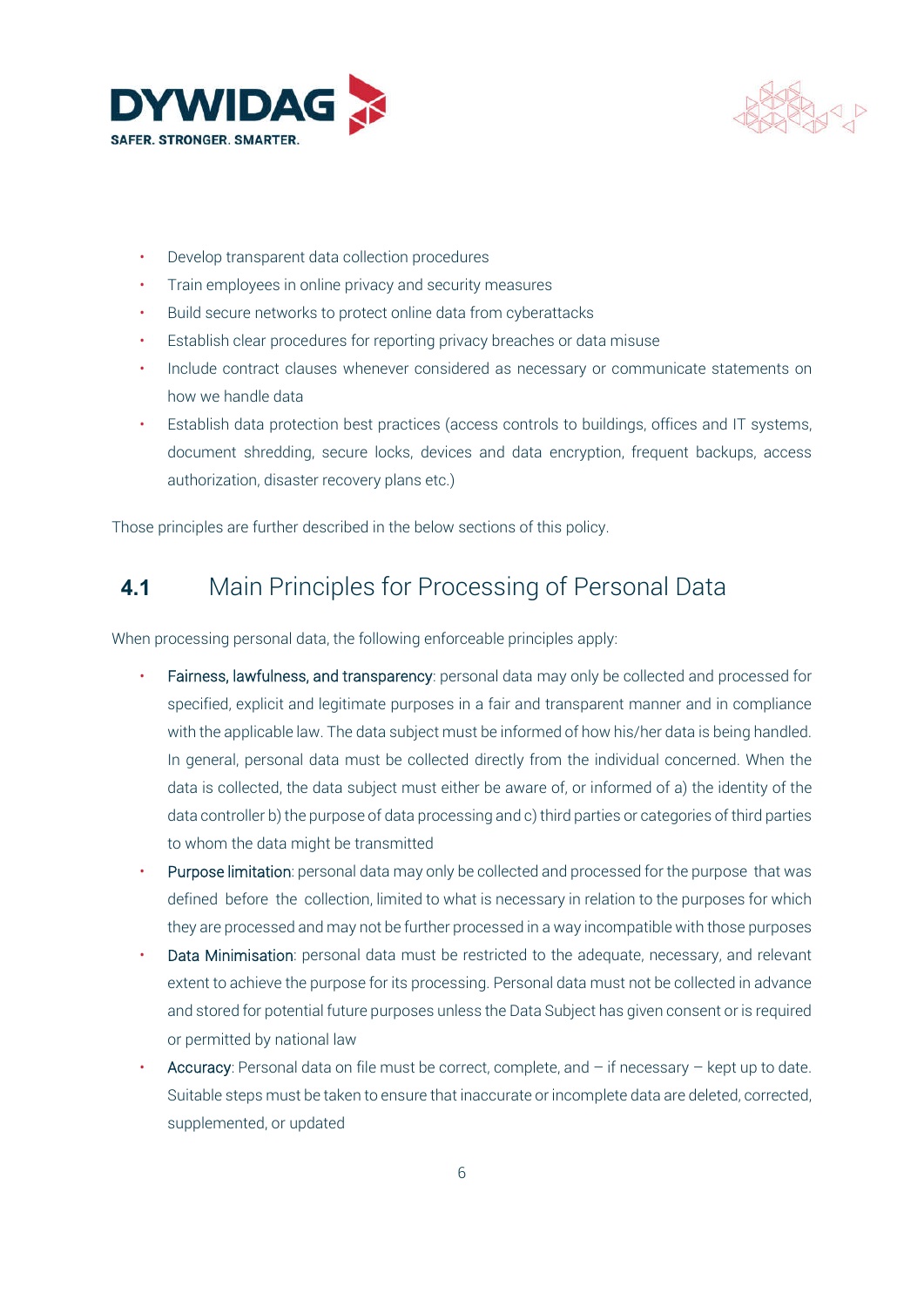



- Storage Limitation and Deletion: personal data must be maintained in a manner only as long as this is required to achieve the intended purposes of collection and processing. After the expiration of legal or business process-related periods, Personal Data that is no longer needed must be securely deleted
- Integrity and Confidentiality, Data Security: personal data must be processed in a manner that a) ensures adequate security of the data; b) data is stored securely using suitable, modern systems and software that is kept-up-to-date.

Adequate Technical and Organizational Security Measures (TOM - e.g. such as access controls, password rules, physical security of servers, back-up guidelines, etc.) must be in place and formally described by all our Entities to prevent unauthorized or illegal access and misuse, processing or distribution, as well as accidental loss, modification or destruction.

The adherence to those principles must be supported by a record of (IT) systems and processing activities where all information and procedures related to personal data are documented (e.g. category of data subject, category of Personal Data, purpose of processing) . All Entities must keep such Record of Processing Activities, specially the Entities with processing activities subject to the GDPR (Art. 30 GDPR).

# 4.2 Lawfulness of Processing

DYWIDAG must ensure processing is lawful and document the lawful grounds of processing. For personal data to be processed lawfully, it must be processed based on one of the following legal grounds:

- The data subject's consent to the processing (e.g. from job applicants submitting CVs, Marketing Newsletter)
- The processing is necessary for entering in to or for the fulfilment of a contract with the data subject (e.g. employment contract)
- For the compliance with a legal obligation to which DYWIDAG and its affiliates (the data controllers) is subject to (e.g. social security and tax filings)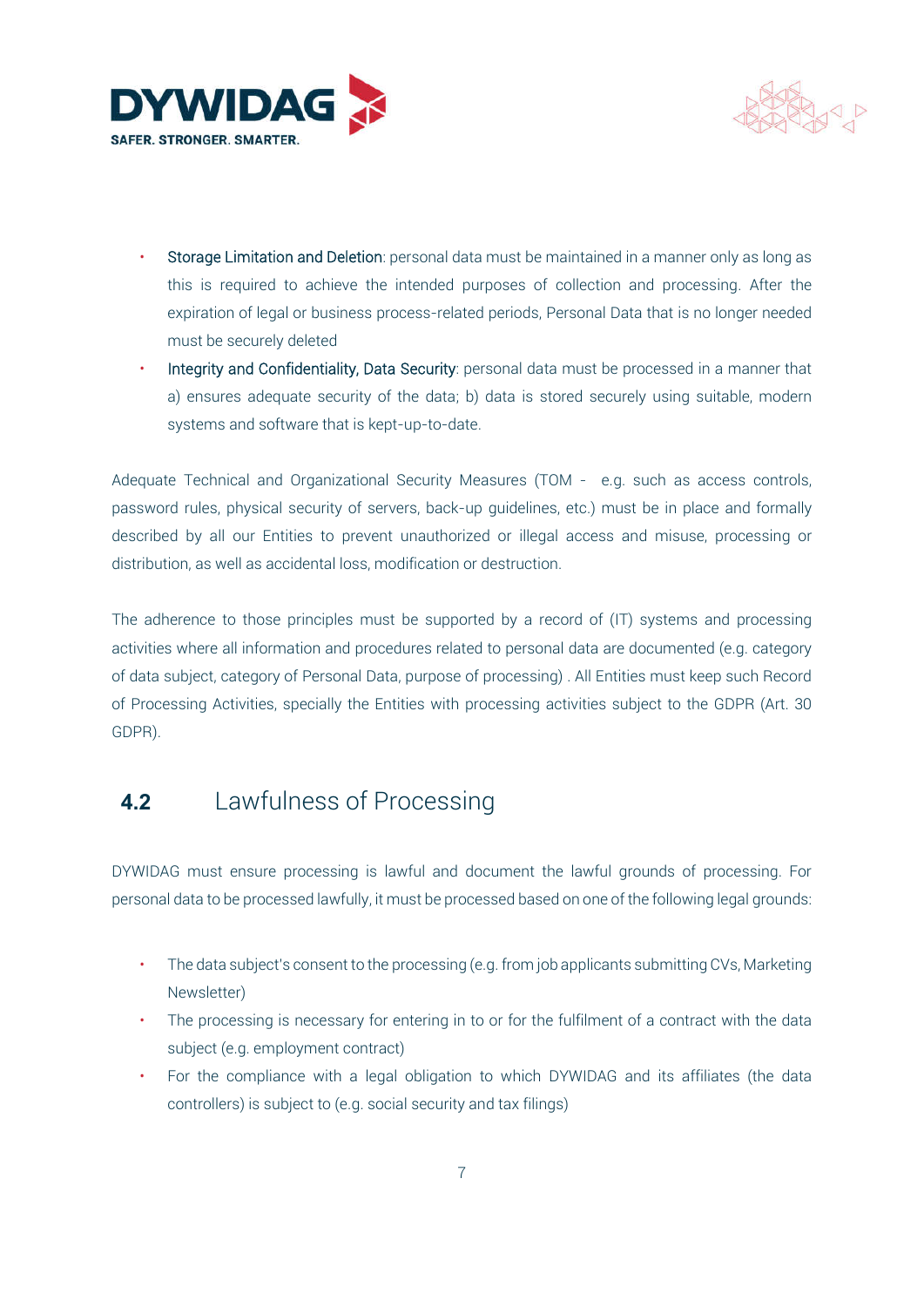



- For the legitimate interest of DYWIDAG or the party to whom the personal data is disclosed (e.g. user log files or IP addresses may be temporarily stored, and this is justified to assure proper network function and security)
- For the vital interest of the public and other stakeholders
- For public tasks and obligations.

The processing of special categories of personal data must be expressively permitted or prescribed under national law. Additionally, processing can be permitted if it is necessary for the responsible authority to fulfil its rights and duties regarding employment law. The employee may also expressively consent to processing.

Except for storage, processing shall cease immediately where there are no longer lawful grounds.

### 4.3 Rights of Data Subjects

Upon a data subject's request, the concerned Entity must inform them of the collected personal data within the scope of the applicable laws. In general, data subjects may:

- request access to any personal data held about them by a data controller
- prevent, object, or restrict the processing of their personal data, e.g. for direct marketing purposes
- ask to have inaccurate personal data amended
- request information on the identity of the recipient or the categories of recipients if their personal data have been transmitted to third parties (e.g. sub-contracted data processors)
- request their data to be deleted if the processing of such data has no legal basis, or if the legal basis no longer applies. The same applies if the purpose behind the data processing has lapsed or ceased to be applicable for other reasons. Legal retention periods might override this right and must be closely monitored.

If you received any Data Subject Access request, please contact Chief Compliance Officer immediately. Such request shall be completed as soon as possible but no more than 30 calendar days and communicated to the Data Subject securely.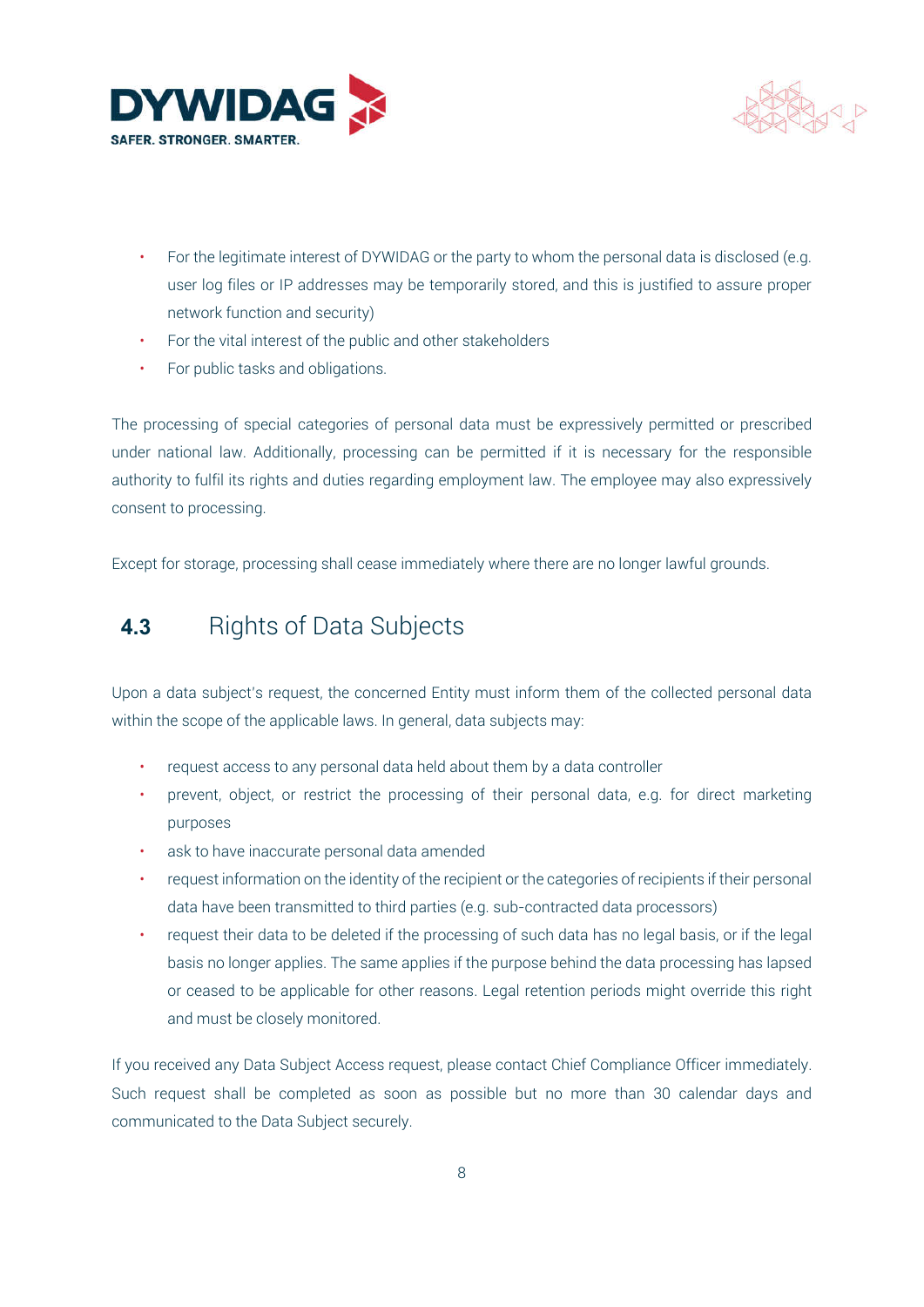



#### 4.4 Personal Data Transfers and (Contract) Data Processing on Behalf

Intra-group personal data transmission or personal data "Processing on Behalf" of a data controller must be based on the principles stated in sections 4.1 to 4.3 and be in compliance with the applicable laws and statutory data protection requirements of the relevant country.

"Data Processing on Behalf" means that a Processor is carrying out processing of personal data on behalf and according to instructions of a Controller, who determines the purposes and means of the processing of personal data. In other words, a Processor is hired by the data controller as a data processor to process personal data (e.g. outsourcing of payroll administration, outsourcing of the IT servers to a hosting/cloud provider).

"Processing on behalf" activities within the EU shall not be outsourced without a binding written contract that sets out the subject-matter and duration of the processing, the nature and purpose of the processing, the type of personal data and categories of Data Subjects and the obligations and rights of the DYWIDAG Entity acting as Controller (Article 28 EU GDPR). In the event that personal data is transmitted from a DYWIDAG Entity (data controller) within the EU to a recipient (data processor) outside the EU (including intra-group transfers), this recipient must agree to maintain a data protection level equivalent to this Data Protection Policy.

The controller shall use only data processors providing sufficient guarantees to implement appropriate technical and organizational measures in such a manner that processing will meet the requirements of this policy and ensures the protection of the rights of the data subject.

# 4.5 Confidentiality of Processing

Any kind of personal data is subject to data secrecy, therefore:

- any unauthorized collection and processing of such data by employees is prohibited
- any data processing undertaken by an employee that he/she has not been authorized to carry out as part of his/her legitimate duties is prohibited.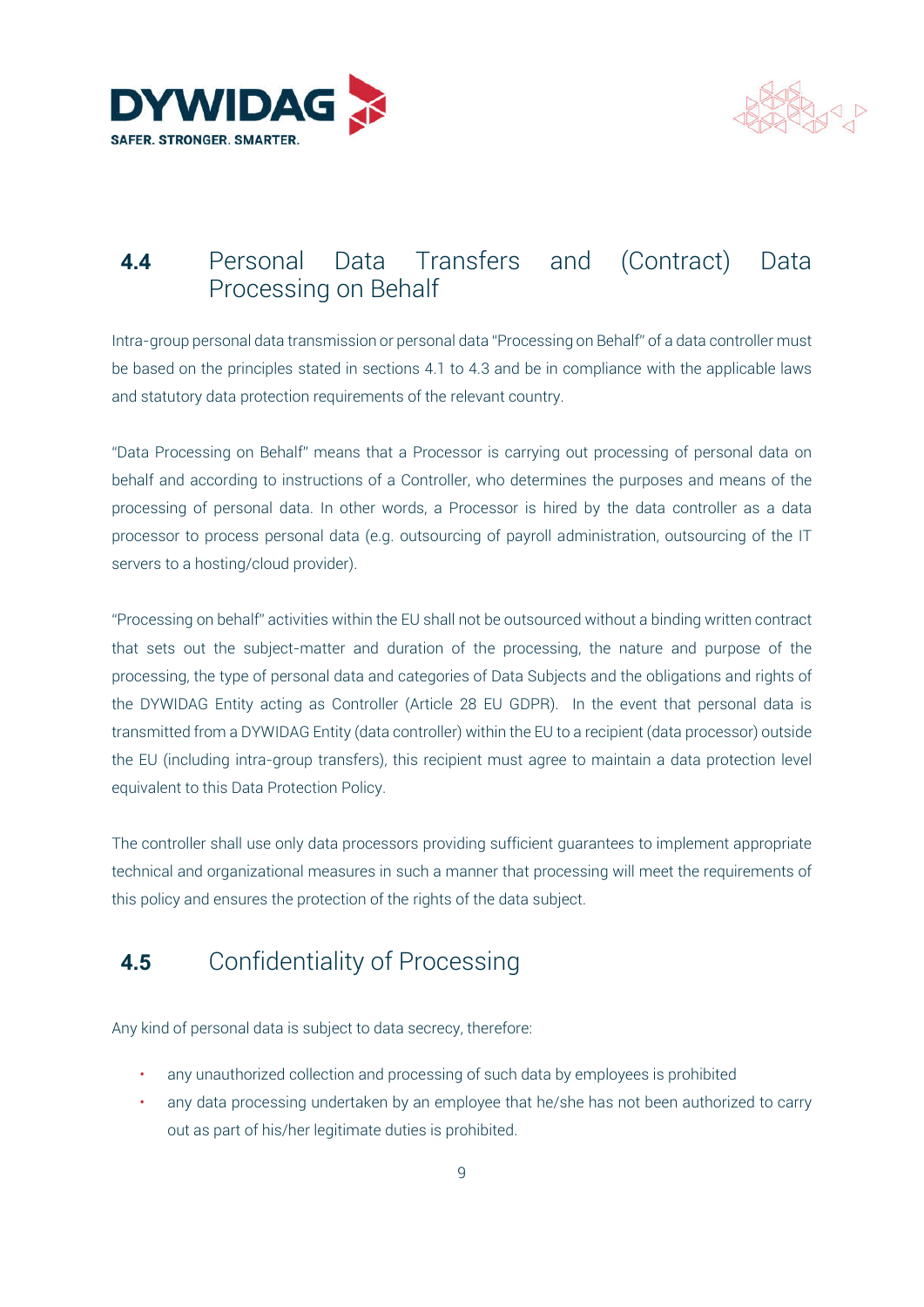



The "need to know" principle applies: employees may have access to personal information only as this is appropriate for the type and scope of the task in question. This requires a careful breakdown and separation, as well as implementation of roles and responsibilities.

The employees´ use of our collected personal data for private or commercial purposes or their disclosure to unauthorized persons is prohibited; employers must inform their employees at the start of the employment relationship about the obligation to protect data secrecy and make them familiar with this policy (e.g. by requiring written confirmation of this policy). This obligation shall remain in force even after employment has ended.

# 4.6 Security of Processing

Personal data must be safeguarded from unauthorized access and unlawful processing or disclosure, as well as accidental loss, modification, or destruction. This applies regardless of whether data is processed electronically or in paper form. Those technical and organizational security measures must be based on the state-of-the-art and modern technologies, the risks of processing, and the sensitivity of the data to be protected. In general, each DYWIDAG and all affiliates must make sure that:

- buildings and office rooms are adequately protected against unauthorized access (e.g. alarm systems, entrance controls and registering)
- personal data is stored securely using modern software that is kept-up to date
- access to personal data is being limited only to personnel who need access and appropriate security measures are in place to avoid unauthorised sharing of information
- personnel data is transferred only by secured means (e.g. email/laptop encryption, encrypted USB sticks)
- access to personal data is monitored and protocolled (e.g. audit trails for data entries, log trails)
- availability and recovery of data (back-up and disaster recovery procedures, firewalls, anti-virus programs)
- when personal data is deleted, this is done securely in a way the deletion is irrecoverable
- adequate controls are in place when personal data are outsourced to an external data processor
- security incidents /data breaches and any other incidents are properly reported and managed.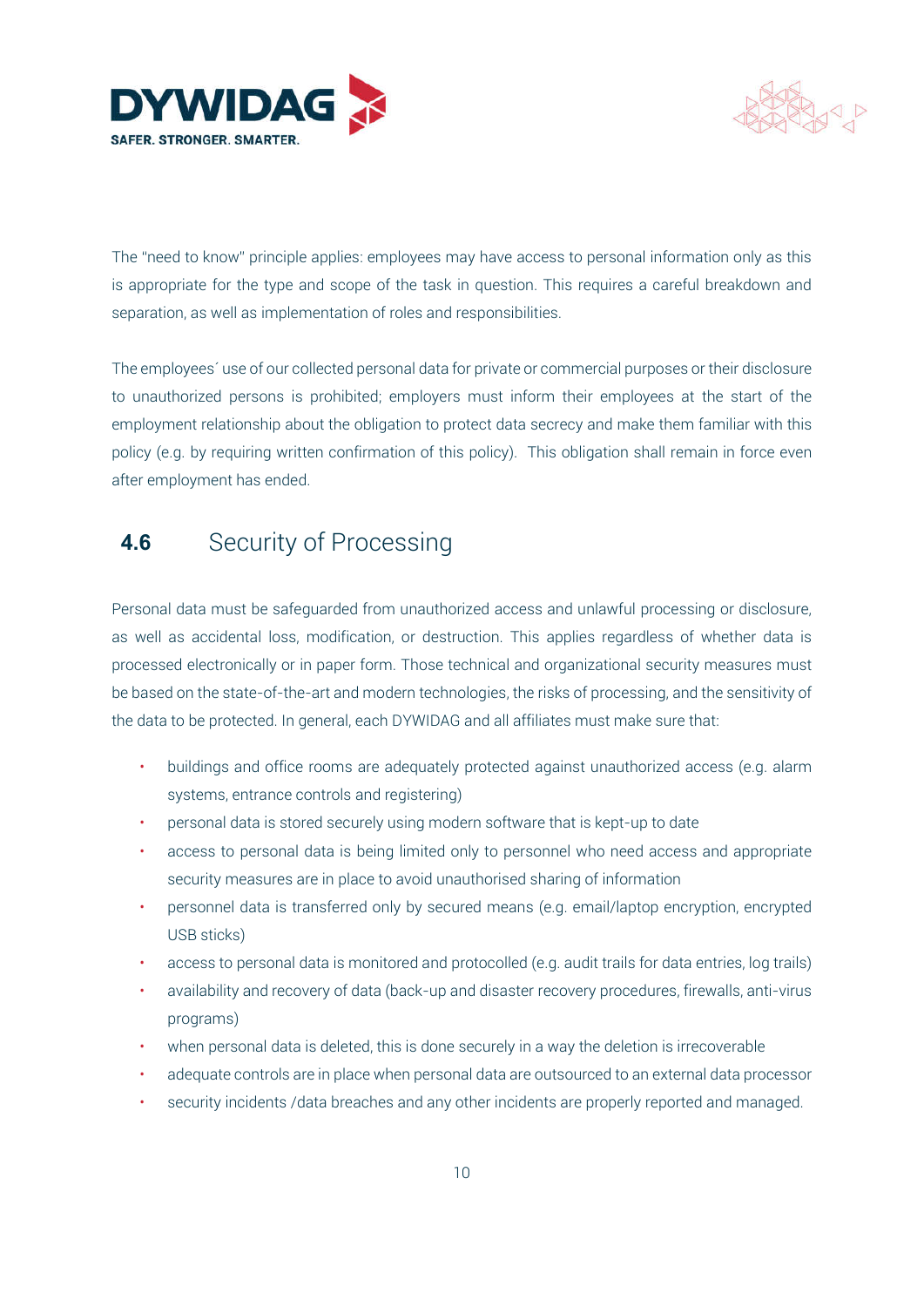



Technical and organizational must be defined and implemented before the introduction of new methods of personal data processing, particularly of new IT systems and applications. They must be continuously evaluated and assessed in respect of technical developments and organizational changes.

# 4.7 Data Protection Awareness

The effectiveness of the DYWIDAG data protection organization requires that all affiliates and all their employees who process personal data for DYWIDAG must be aware of the importance of data protection and data privacy.

Therefore, the management of each DYWIDAG Entity has the duty to promote this awareness to all employees processing personal data, for example, by regular, but at least annual data protection trainings, corporate awareness and sensitization programs in the form of online training or other suitable methods (e.g. on-site trainings).

#### 4.8 Organizational Structure

The Executive Management of all DYWIDAG's Entities is responsible for ensuring an appropriate data protection level that complies with all applicable laws throughout its affiliates and enables the implementation of an adequate data protection organization.

For ensuring an adequate data protection level and enforcement of this policy, the implementation of the following roles and functions is required:

- Data Protection Coordinators ("DPCs") must be appointed by the local Management of each Entity. The data protection coordinators are the contact persons on site for data protection. They can perform checks and must inform the employees with the content of this data protection policy
- Data Protection Officers ("DPOs") where required by the applicable law.

National legal requirements may define additional roles and tasks. The Regional and/or Local Management of an Entity ensures that DPOs and DPCs: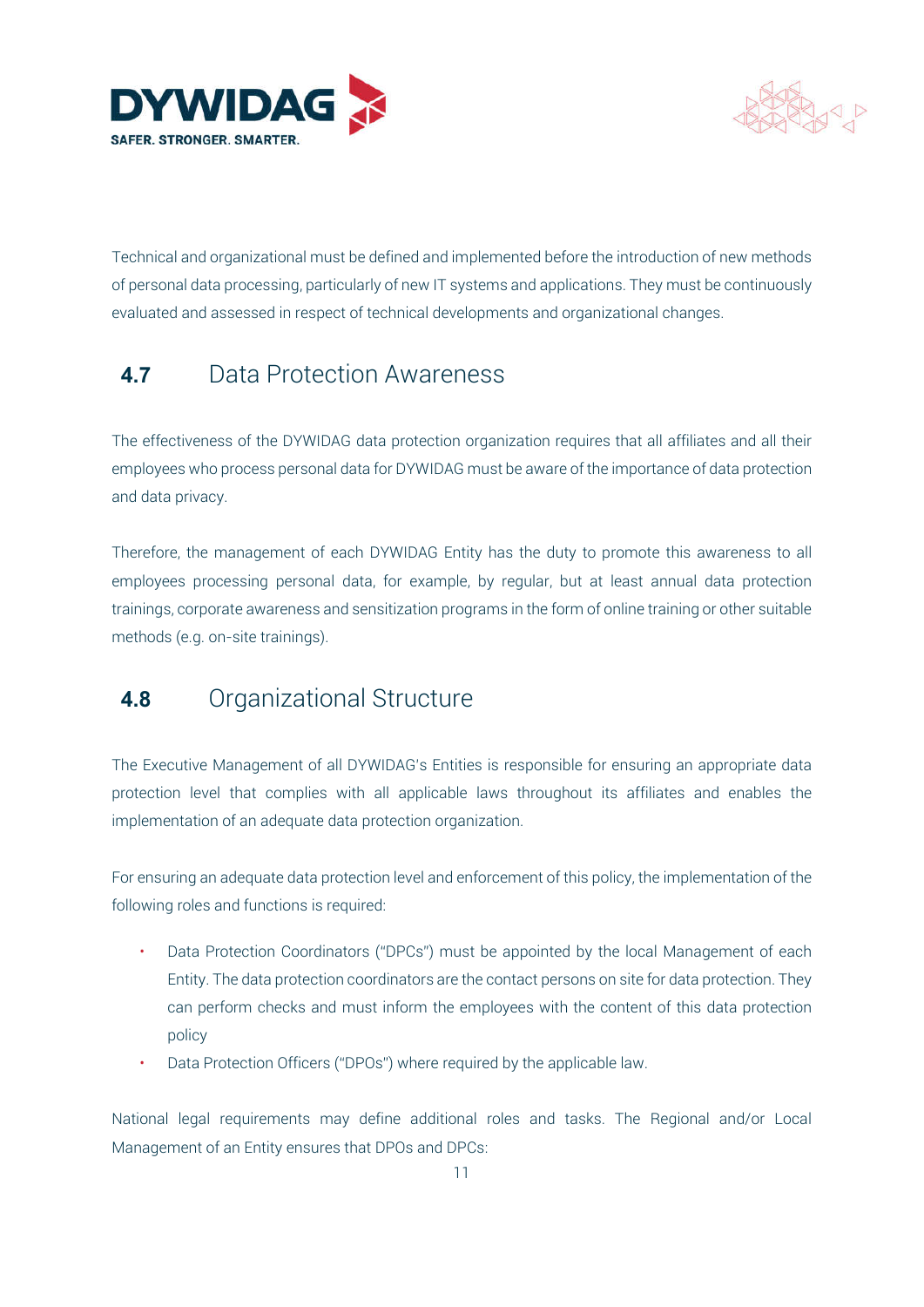



- are sufficiently involved and in due time in all matters relating to the protection of personal data
- obtain access to all processes concerning the processing of personal data
- can directly report to the Chief Compliance Officer
- are obliged to secrecy and non-disclosure regarding their activities in compliance with the applicable laws.

The DPCs and DPOs may perform other tasks, duties, and functions if these do not constitute a conflict of interest regarding their activity as a DPC or DPO. The DPCs and DPOs may be appointed for several Entities of a region or a country if such an appointment is does not constitute a conflict of interest.

# 4.9 Data Protection Incidents

The following data protection-relevant incidents must be promptly reported by the regional or the local Management of an Entity to their local DPCs and/or DPOs in charge as well as to the Chief Compliance Officer and to the Legal Department:

- Any reported, anticipated, or potential data breach (e.g. E-mail sent to the wrong recipients, personal data disclosed to unauthorized persons, a security breach usually results into a data breach)
- data protection complaints, claims and accusations by data subjects (e.g. employees, customers, suppliers)
- data protection requests by any data subject (e.g. customer asking for processing activities of their personal data)
- violations or potential violations of data protection laws, as well as violation of this Data Protection Policy
- fines imposed by data protection authorities
- audits advised by data protection authorities
- Any security breaches or incidents of IT systems (e.g. compromised systems, system breakdowns, hacking attempts, intrusion of systems, unauthorized access attempts) that might result into a data breach.